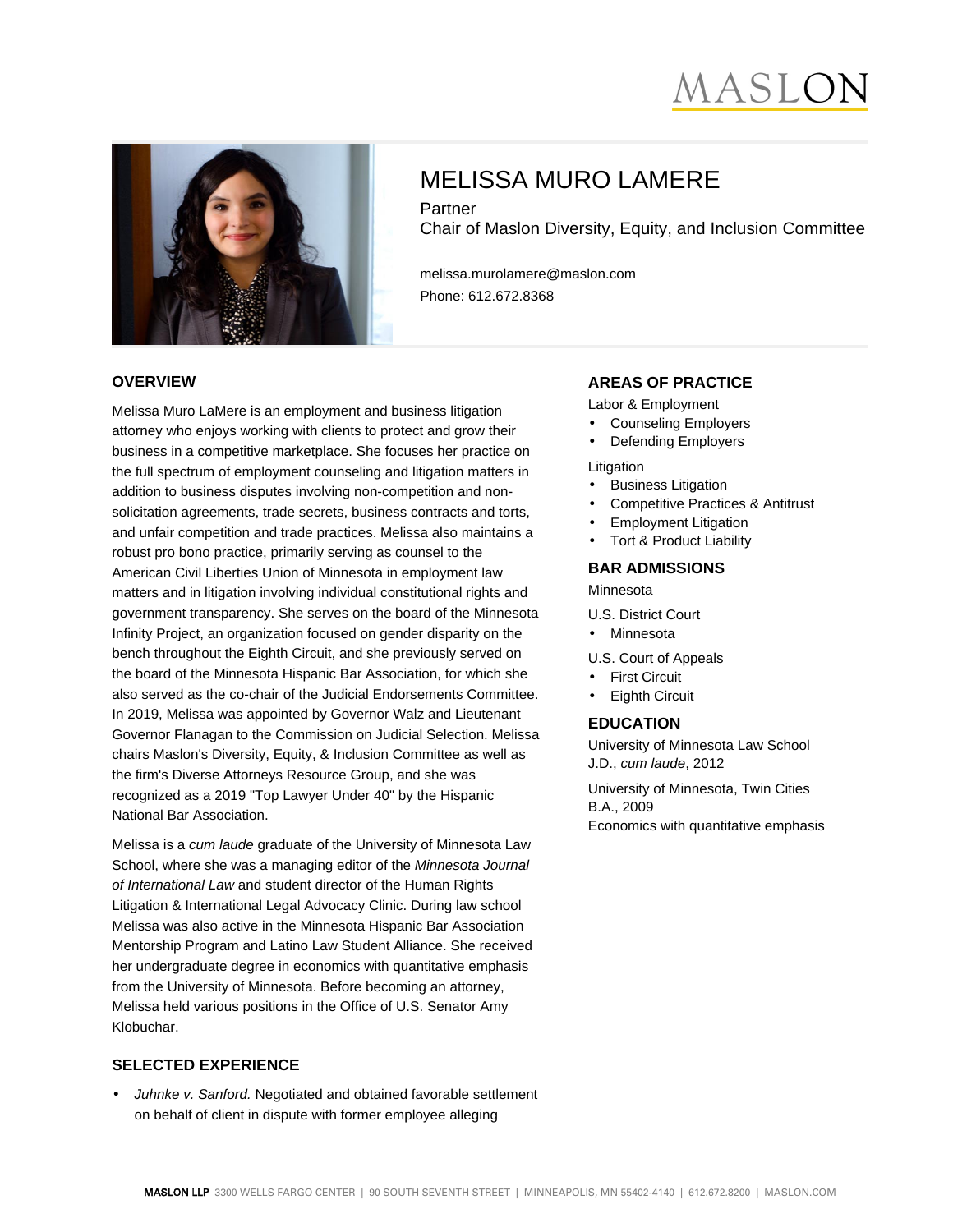disability discrimination, retaliation, and failure to accommodate claims.

- EEOC and state agency charges of discrimination: On many occasions, successfully defended business clients in response to charges of discrimination from current and former employees.
- Seshadri Raju, M.D., P.A. v. Medtronic, Inc., Case No. 3:17-cv-357, 2021 WL 1232102 (S.D. Miss. March 31, 2021). Successfully obtained summary judgment dismissing Plaintiff's trade secrets misappropriation claims, and preventing Plaintiff from seeking statutory damages or attorney's fees on copyright infringement claims. Also obtained a ruling striking Plaintiff's expert witness reports, while denying Plaintiff's request to strike Defendant's expert report.
- Medtronic Sofamor Danek, Inc. v. Gannon, 913 F.3d 704, 2019 WL 138707 (8th Cir. Jan. 9, 2019). Successfully argued and obtained affirmance of district court order remanding dispute based on forum selection clause. In a published opinion the Eighth Circuit held that contemporaneously executed offer letter, employee agreement, and repayment agreement comprised a single contract, such that forum selection clause in employee agreement governed disputes arising out of or related to any of the three documents.
- State v. Nichols, No. A18-0479, 2018 WL 5117004 (Minn. Ct. App. Oct. 22, 2018), rev. denied, A18-0479 (Minn. Jan. 15, 2019). Obtained affirmance of trial court order suppressing all evidence against criminal defendant based on law enforcement officers' failure to provide him with a Miranda warning during custodial interrogation.
- Works Computing, Inc., v. Peterson, et al., No. 27-CV-18-2772, 2018 WL 2137637 (Minn. Dist. Ct., filed Feb. 28, 2018). Argued and obtained temporary restraining order barring former employee from further breaching restrictive covenants by soliciting client's customers and employees on behalf of new employer. Successfully argued motion to amend complaint to add similar claims against additional former employee. Negotiated and obtained favorable settlement on behalf of client.
- Works Computing, Inc. v. Peterson, 2018 WL 1247391 (D. Minn. March 9, 2018). Successfully obtained remand of non-compete dispute case to state court.
- Werner v. Works Computing, Inc., (D. Neb. May 31, 2018). Obtained dismissal of non-compete dispute based on forum selection clause in employment agreement.
- Otto v. Wright County, 2018 WL 1833098 (Minn. April 18, 2018). Represented 17 amici curiae in case involving application of the Single Subject and Title Clause of Minnesota Constitution.
- Valspar Corporation v. Sherman, 2016 WL 5477076 (D. Minn. Sept. 28, 2016). Successfully obtained remand of noncompete dispute to state court, based on forum selection clause in Defendant's employment agreement, which constituted a "clear and unequivocal" waiver of his right to remove to federal court.
- Bison Advisors LLC v. Kessler, 2016 WL 4415036 (D. Minn. Aug. 18, 2016). Successfully obtained partial summary judgment in trade secret/non-compete dispute involving stock trading.
- On numerous occasions, assisted the Maslon team in resolving disputes related to noncompete agreements on behalf of major medical device manufacturer.
- Obtained a favorable settlement for client after extensive discovery revealed that its former employees had misappropriated confidential information for the benefit of their new employer.

#### **Pro Bono & Legal Community**

- **ABA Pro Bono Death Penalty Representation:** Ex parte Armstrong (Tex. Crim. App. 2017). Member of team of Maslon lawyers serving as pro bono counsel for Douglas Tyrone Armstrong, a Texas death row inmate convicted of capital murder in 2006. The team successfully secured the vacation of Armstrong's death sentence by the Texas Court of Criminal Appeals.
- **ACLU-MN:** Melissa volunteers as a member of the team of Maslon attorneys serving as pro bono co-counsel with the American Civil Liberties Union of Minnesota in a lawsuit against Minnesota's Bureau of Criminal Apprehension and the Minnesota Department of Public Safety to force the release of all squad camera video(s) documenting the police killing of Philando Castile in July 2016. She has represented the ACLU of Minnesota in other pro-bono matters as well, including matters related to enforcing the civil rights of individuals and as amicus with respect to the interpretation of the Minnesota State Constitution.
- **Latino Legal Experience:** Melissa was appointed by The Honorable Michael J. Davis to a committee tasked with organizing an event to highlight the contributions of the Latino community to the legal landscape in Minnesota. The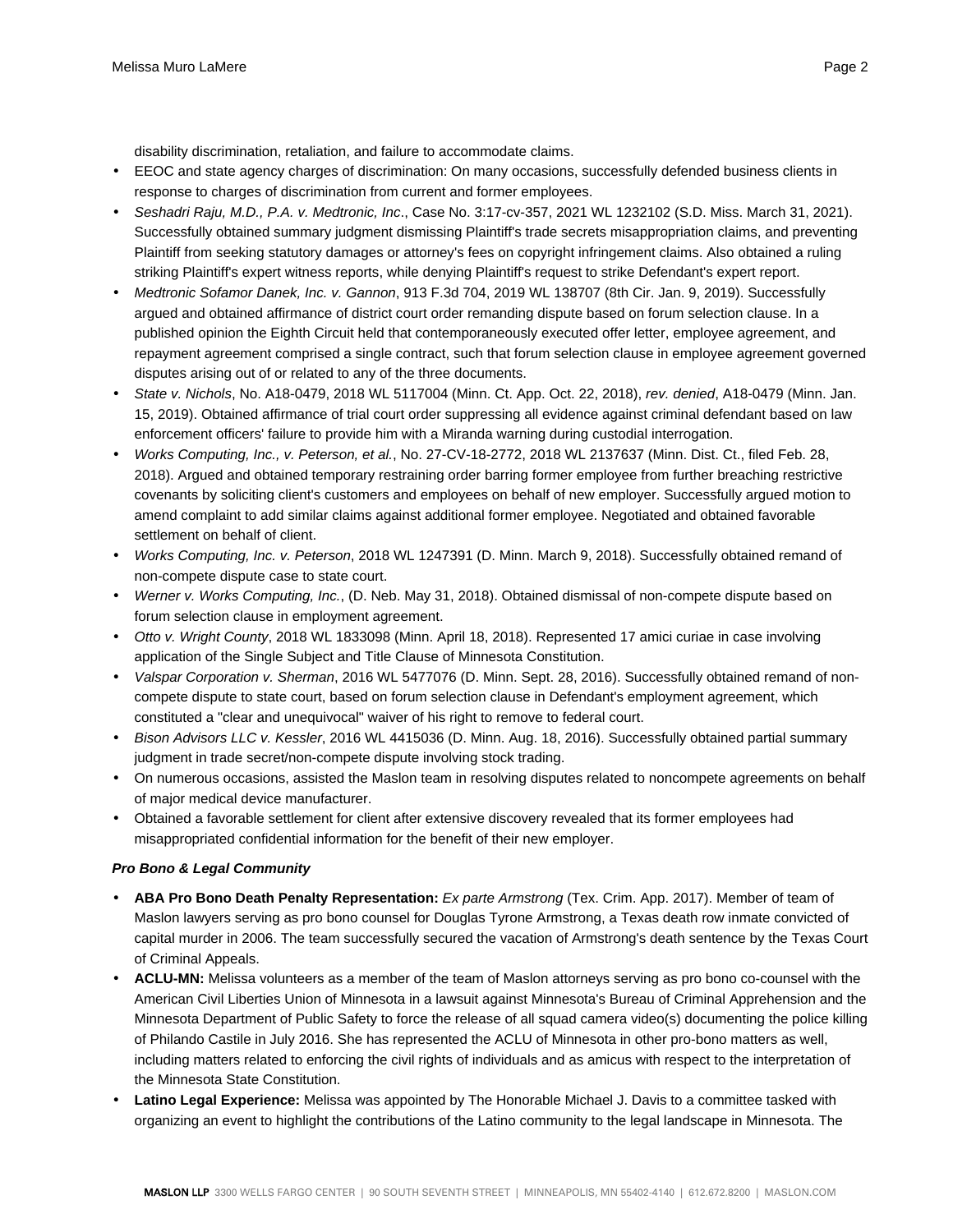remarkable event featured U.S. Supreme Court Justice Sonia Sotomayor in conversation with Latino middle and high school students at the Minnesota History Center in October 2016.

# **LEADERSHIP & COMMUNITY**

- Hispanic National Bar Association: Latina Commission 2019-2020
- Minnesota Hispanic Bar Association: Board Member 2013-2019, Treasurer 2015-2017, Secretary 2013-2014; Judicial Endorsements Committee, Co-Chair 2017-2019
- Minnesota Commission on Judicial Selection: Fourth Judicial District Member 2019-2023
- Minnesota Infinity Project: Board Member 2016-present
- Federal Bar Association Minnesota Chapter
- ABA Death Penalty Representation Project: Pro Bono Attorney Volunteer
- American Civil Liberties Union of Minnesota: Pro Bono Attorney Volunteer
- Latino Legal Experience: Pro Bono Attorney Volunteer
- ABA Collaborative Bar Leadership Academy: Summer 2015

# **SELECTED HONORS**

- POWER 30: Employment Law, Minnesota Lawyer, 2021-2022 (POWER 30 is a new regular feature that examines the power brokers who lead and influence various parts of the Minnesota legal community.)
- **Fellow**, Leadership Council on Legal Diversity (LCLD), 2021 (LCLD's landmark Fellows Program works by identifying high-potential attorneys from diverse backgrounds and setting them on the path to leadership of their organizations.)
- **40 Under 40 Honoree**, Minneapolis/St. Paul Business Journal, 2020
- Orgullo Award, Minnesota Hispanic Bar Association, 2019
- **Diversity and Inclusion Award**, Minnesota Lawyer, 2019
- **Top Lawyers Under 40 Award**, Hispanic National Bar Association, 2019
- **Recognized on Minnesota Rising Stars list as part of the Super Lawyers® selection process**, 2019- 2021 (Minnesota Rising Stars is a designation given to only 2.5 percent of Minnesota attorneys each year, based on a selection process that includes the recommendation of peers in the legal profession.)
- **Selected for inclusion in Best Lawyers: Ones to Watch**, 2021-2022 (These awards recognize attorneys, who are earlier in their careers, for outstanding professional excellence in private practice in the United States.)
- **Top Women Attorneys in Minnesota® list,** 2020-2022 (The annual edition of the Top Women Attorneys in Minnesota list features attorneys selected for the previous year's Minnesota Super Lawyers® and Rising Stars lists.)
- **Light of Justice Award**, Texas Defender Service, 2018
- **Up & Coming Attorney**, Minnesota Lawyer, 2017
- **Labor & Employment Star Midwest**, Benchmark Litigation, 2017-2019
- **North Star Lawyer**, Minnesota State Bar Association, 2012-2013, 2016-2017 (North Star Lawyer is a designation that recognizes members who provide 50 hours or more of pro bono legal services in a calendar year.)

# **SELECTED PRESENTATIONS**

- "DEI Issues in a Hybrid Workplace—How to Create an Even Playing Field for Reward and Advancement Regardless of Variables," co-moderator, ACC-MN Annual Conference, 2022
- "Effective DEI Solutions in Remote and Hybrid Workplaces," moderator, National Hispanic Bar Association Corporate Counsel Conference, 2022
- "I So Appreciate You!" podcast guest, St. Paul & Minnesota Foundation, 2021
- "Strategies for Creating an Anti-Racist Workplace," panelist, 2021 Labor & Employment Law Institute, Minnesota CLE, Minnesota State Bar Association's Labor & Employment Law Section
- Maslon Partners Steve Schleicher, Stephanie Laws, and Melissa Muro LaMere to Present at the Trial Network's In-House and Outside Counsel: In Sync and In Person National Conference
- "Settling Disputes Through Early Mediation: A Framework for Success," co-presenter, Association of Corporate Counsel, 2021